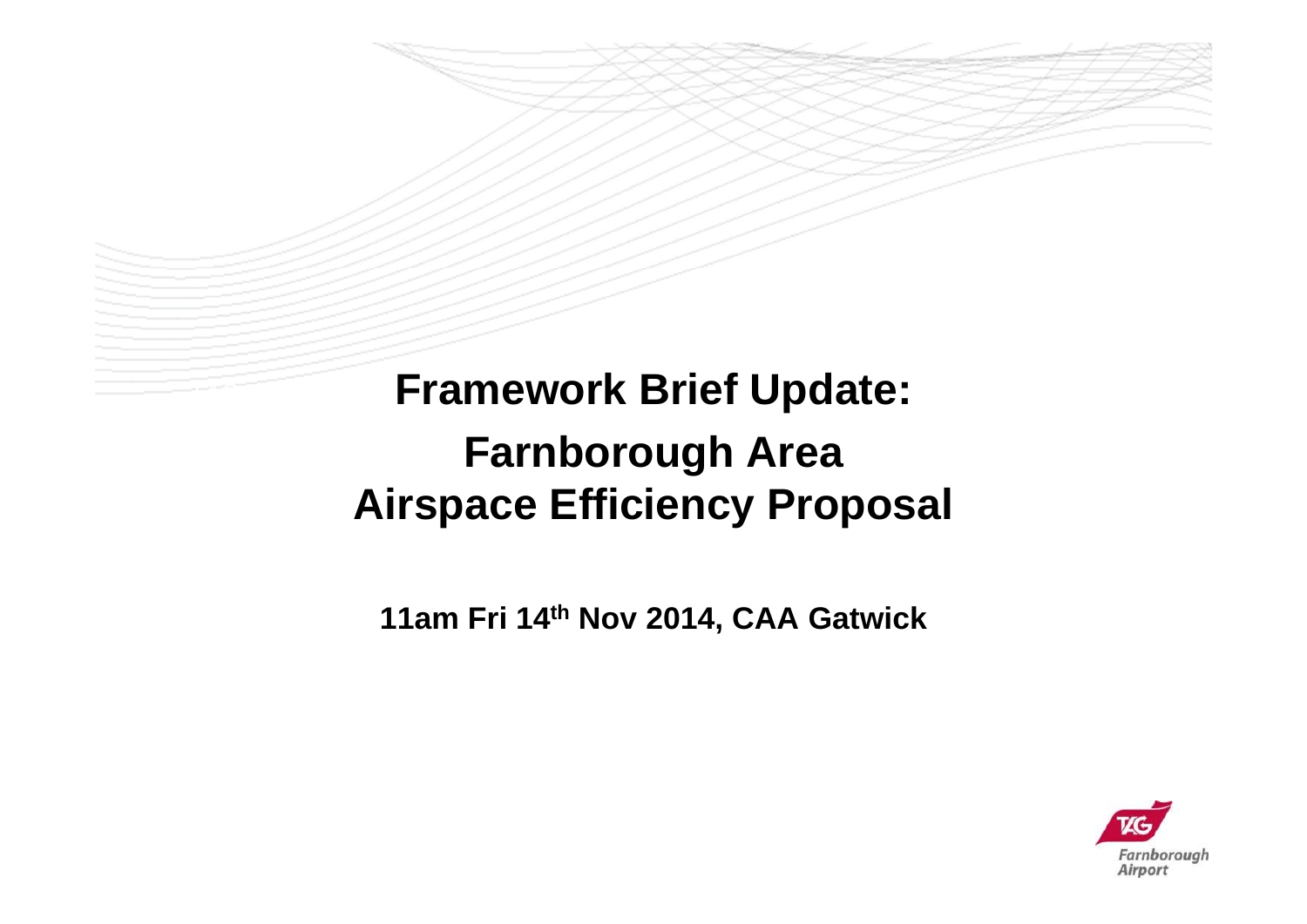### **Presentation in support of the Framework Brief**

- **What did the consultation reveal?**
- **What is changing due to consultation feedback?**
- **What is not changing due to consultation feedback?**
- **How do these changes relate to the consultation feedback?**
- **Consequences of change - Revised impacts due to consultation-led design changes**
- **Way forward**

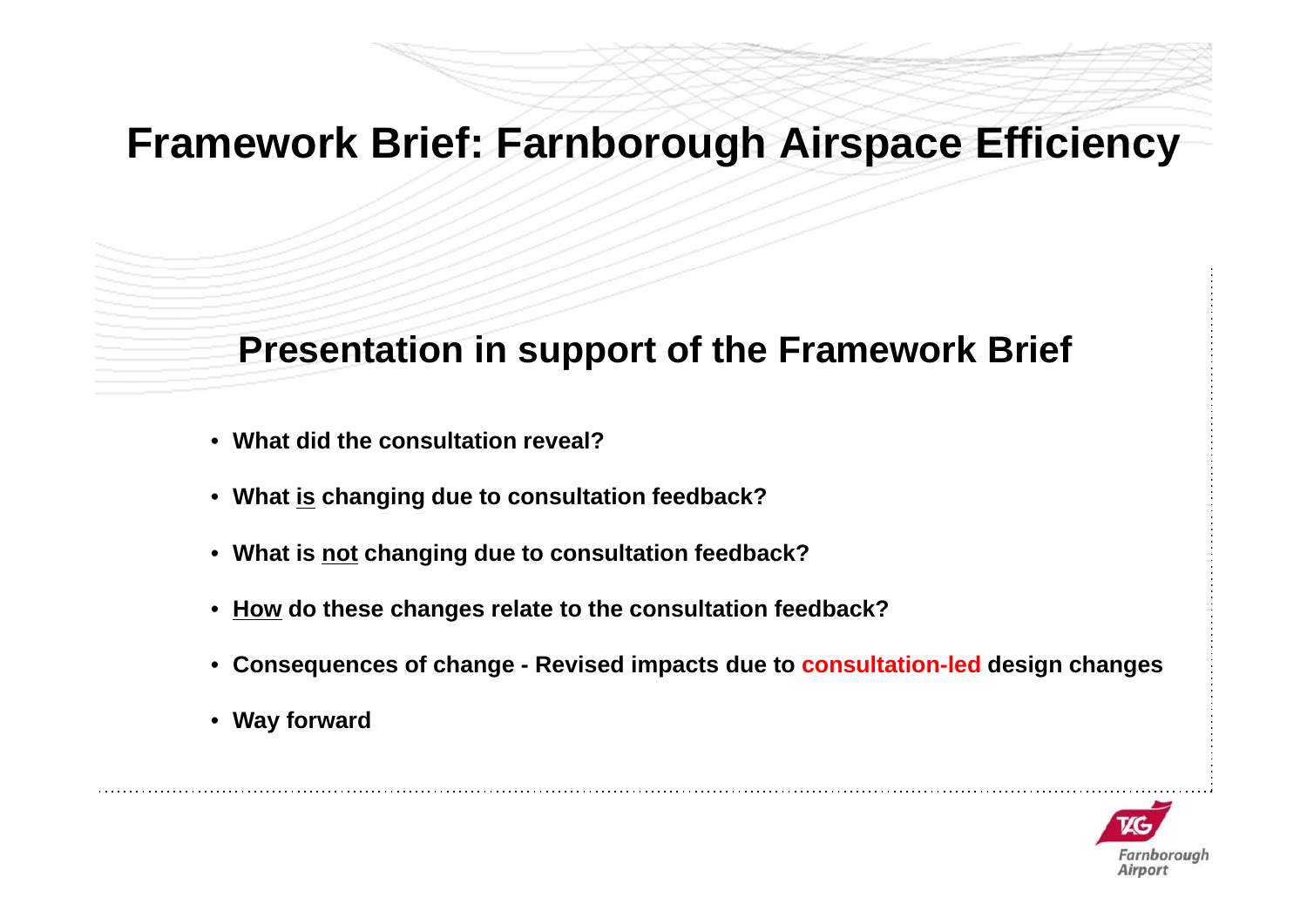#### **Proposal objectives**

- •Efficiency minimum possible impact on GA and MoD
- •Safety likewise
- •Envt impact as few people as possible

#### **Consultation results – massive response country-wide**

- •Two core groups – Aviation and Envt
- •Three main points each, two of which are common

#### **What is changing due to consultation feedback?**

- • Original conops – climb below KK SIDs which would be raised 4A to 5A
	- •Small Class D CTR (smaller than all *except* LC)
	- •Class D CTAs to enclose SIDs all the way
	- •Odiham SIDs moved
	- •KK CTA corner cut to reduce funnelling between low CTA 1500ft bases
- • New conops - Farnborough SIDs "jump" KK SIDs which remain 4A
	- • Even smaller Class D CTR (now 20% smaller area than LC's)
		- •CTR depends on State's success at derogation – *not certain*
		- •No RMZ *(but see later)*
	- •Class D CTAs smaller or raised wherever possible
	- •No change to Odiham SIDs from current day
	- •No KK CTA corner-cut (funnelling reduced)

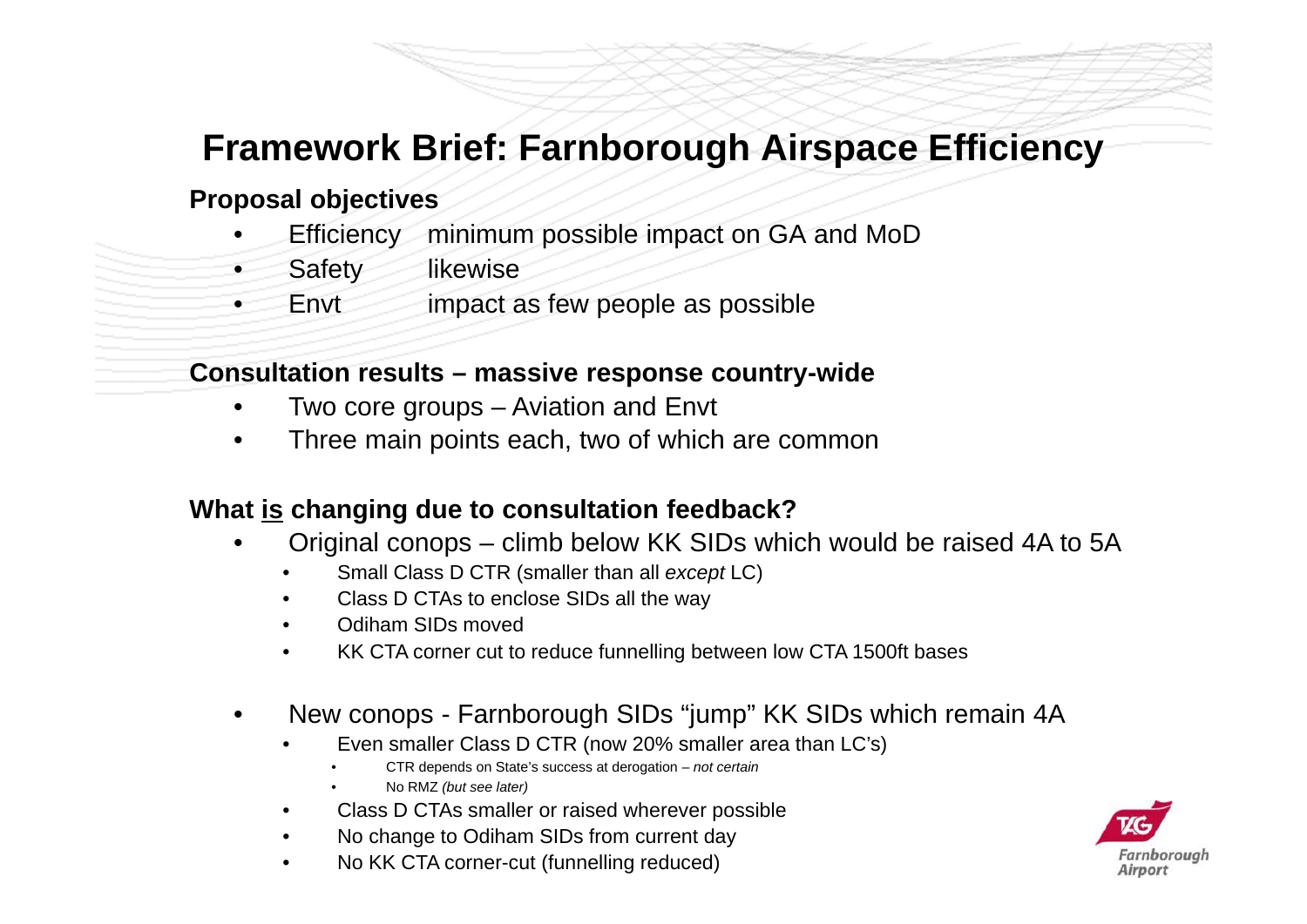### **What is not changing due to consultation feedback?**

- Design principles, objectives of proposal remain the same
- RNAV5 STARs to PEPIS away from runways
- RNAV1 STARs to WATSO near to runways
- Arrivals still vectored to ILS/SRA/Visual
- 'Shark's Fin' for London CTR transit via TF
- Raised LL SID climb profiles as agreed (now 6%)
- South coast airways section remains (FL65 Class A) *but* transfers to LAMP Phase 1A including RUDMO contingency hold
	- LAMP will refer to Farnborough consultation responses

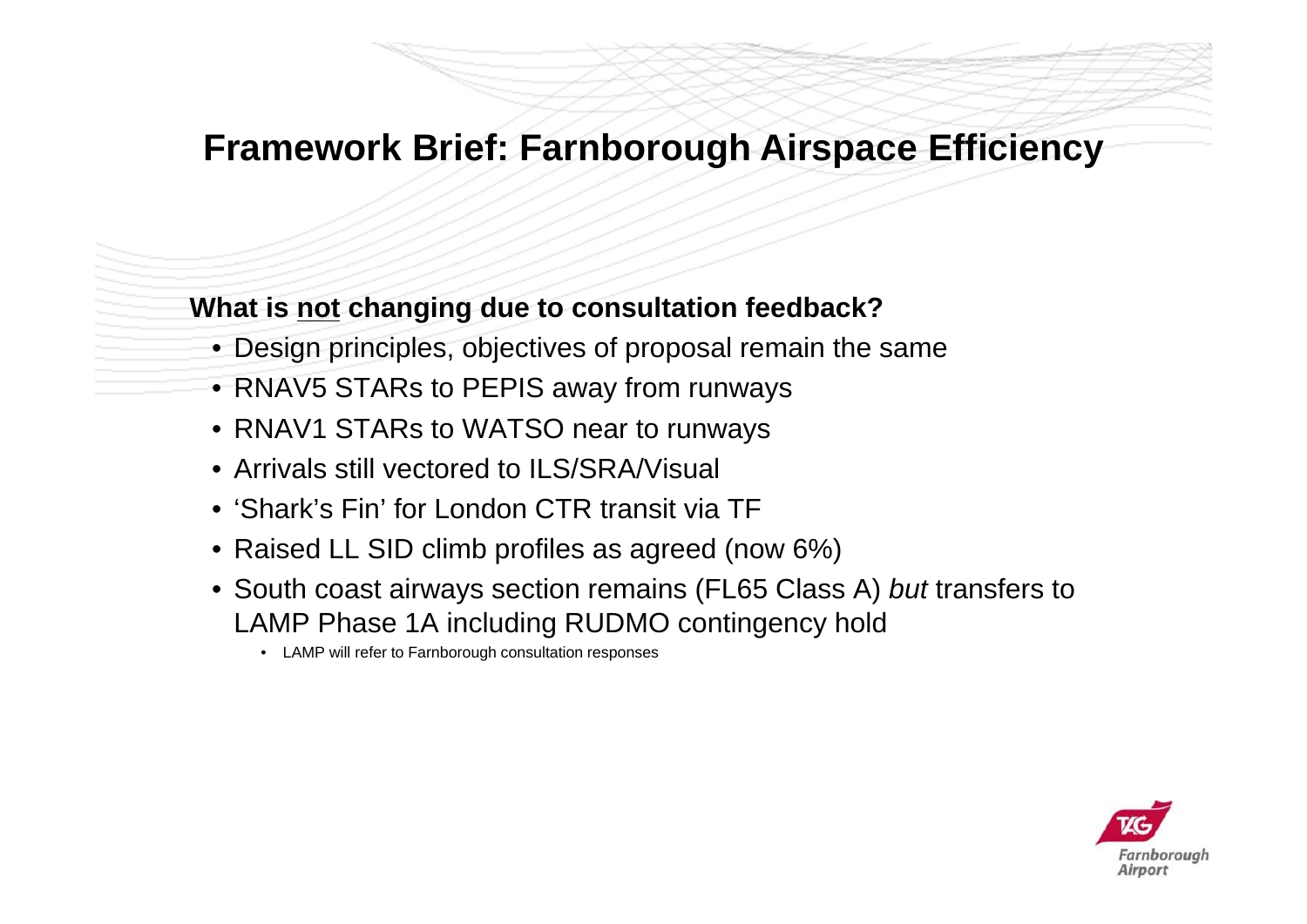### **Change Details (1) - SIDs climb higher quicker off both runways**

- $\bullet$ Farnborough SID Climb Gradient – use the bizjet performance
- •SIDs now climb SW instead of S to avoid KK SID

### **Change Details (2) - Large reduction in CAS**

- •CTR significantly narrowed & slightly shortened
- •CTA bases raised and simplified where possible
- •CTAs made smaller near Lasham

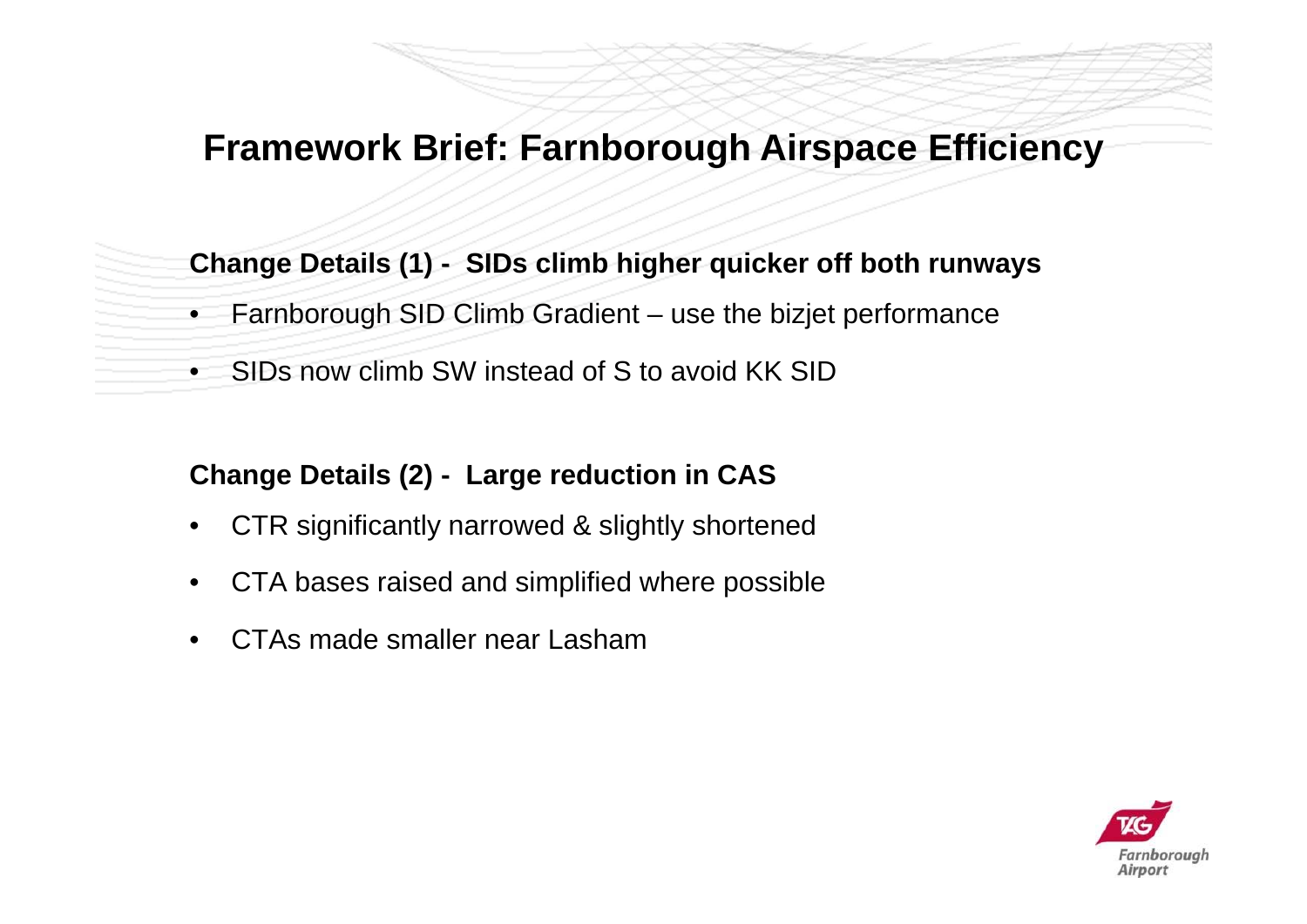**How do these changes relate to the consultation feedback? – Aviation** 

- $\bullet$ Massive reduction in GA issues, due CAS reduction
- • Access:
	- •Even smaller CTR – easier VFR transit
	- •Raised CTA bases – easier to avoid vertically if desired
- • Justification:
	- •Same objectives achieved using smaller overall volumes
- • Safety if remaining OCAS,
	- •Funnelling significantly reduced
	- •Increased "headroom"

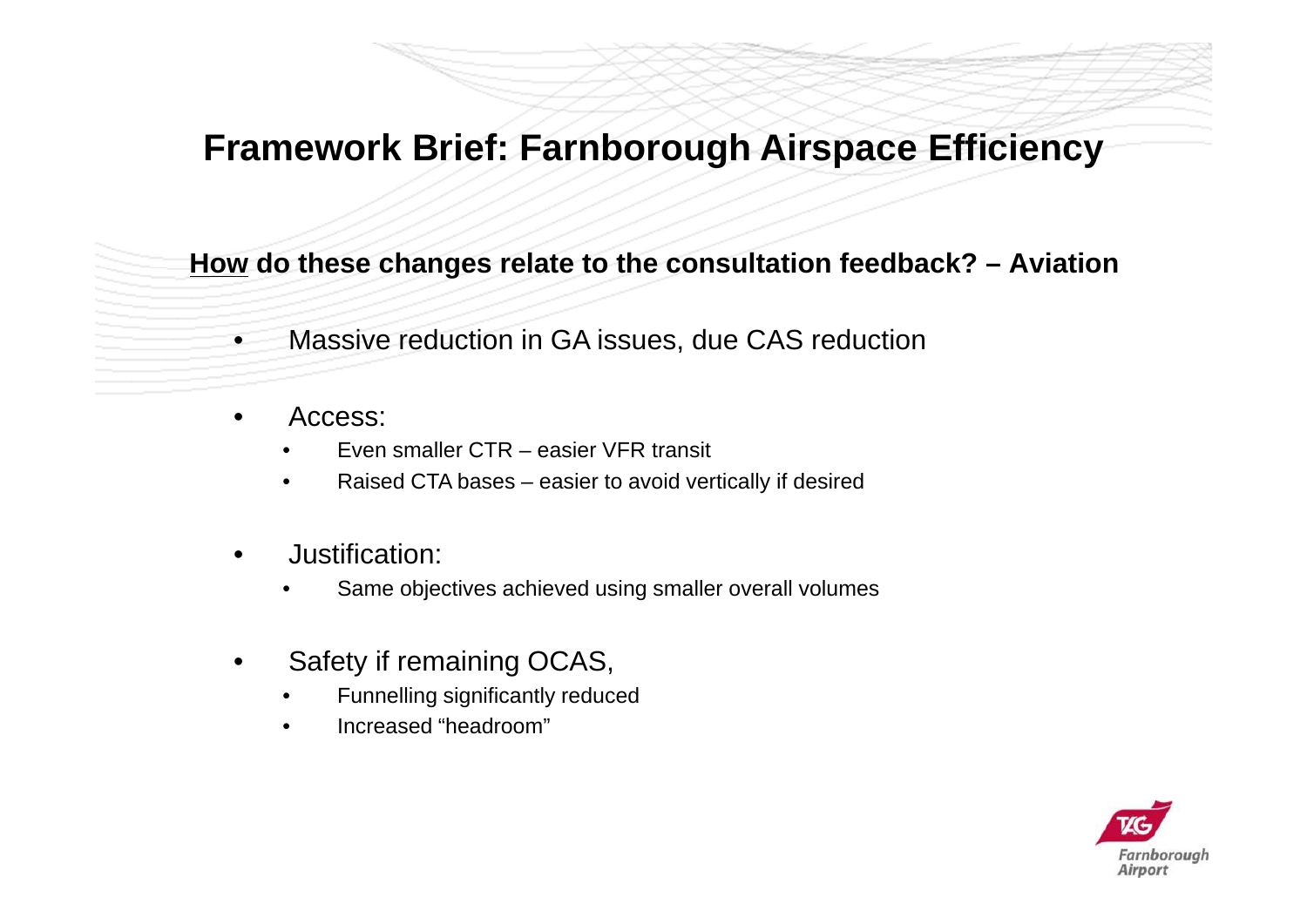#### **Specific example – Southdown Gliding Club (Parham) response**

- $\bullet$  SDGC Parham's objections mainly due to access/safety/economics (would close the club)
- • Red traces are flight tracks by Parham glider pilots 2012-13
	- •Blue current CAS
	- •Green original consultation CAS – impact - would probably need to fly the L-shape
	- •Black revised CAS due to consultation – difference in impact is clear
- • Typical Lasham-Parham return leg
	- •Small adjustment to typical route

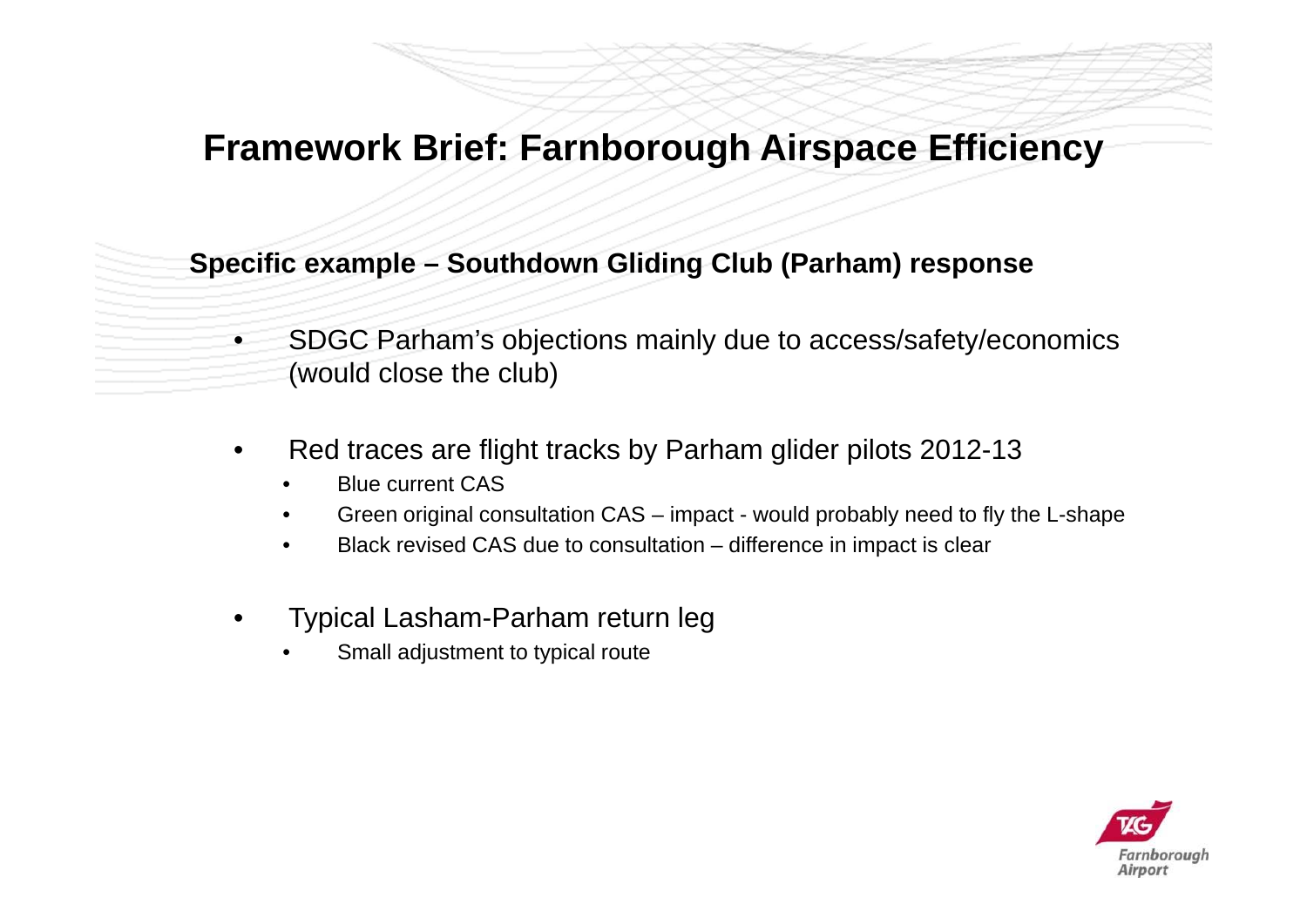#### **Specific examples – RAF Odiham and Odiham Gliders**

- $\bullet$  RAF Odiham Joint Helis
	- •Impacts reduced – regular contact with SATCO to agree progress
- • Weekend - Odiham gliders "Kestrel" etc
	- •*Likely* to be offered FUA chunk of combined CAS matching their ATZ dimensions
	- •Concept *still in progress*

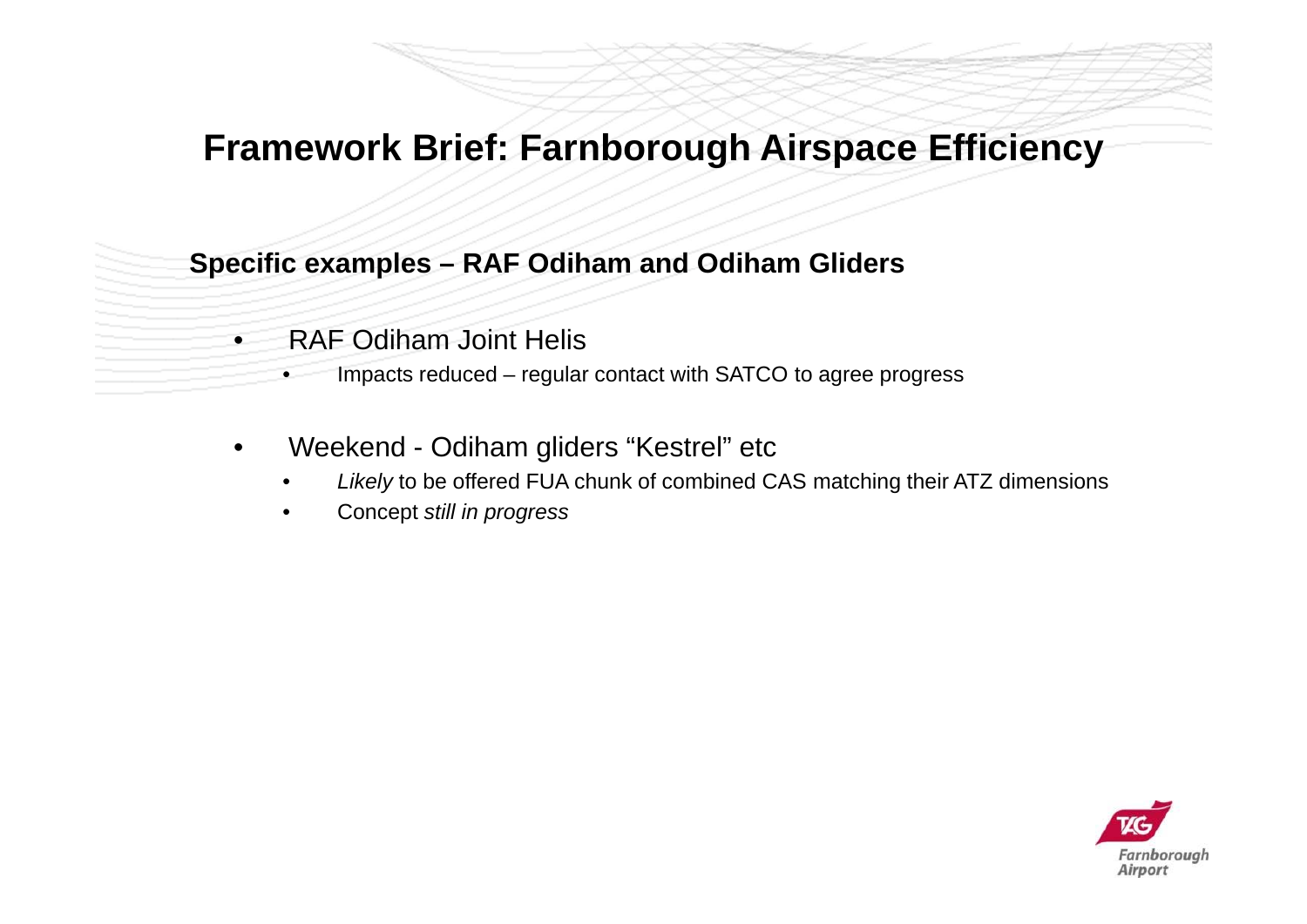**How do these changes relate to the consultation feedback? – Others**

- $\bullet$ Net reduction in Envt issues – specific details to follow
- • Noise:
	- •Due TAG Smaller areas exposed to noise below 7A – **not held down by KK**
	- •Due GA Less funnelling/compression reduces *perceived* concentration of GA
- • Justification:
	- •Same objectives achieved using smaller overall volumes
- •**Safety** 
	- •Due TAG Quicker climb into LTMA
	- •Due GA Less funnelling/compression reduces *perceived* risk of collision

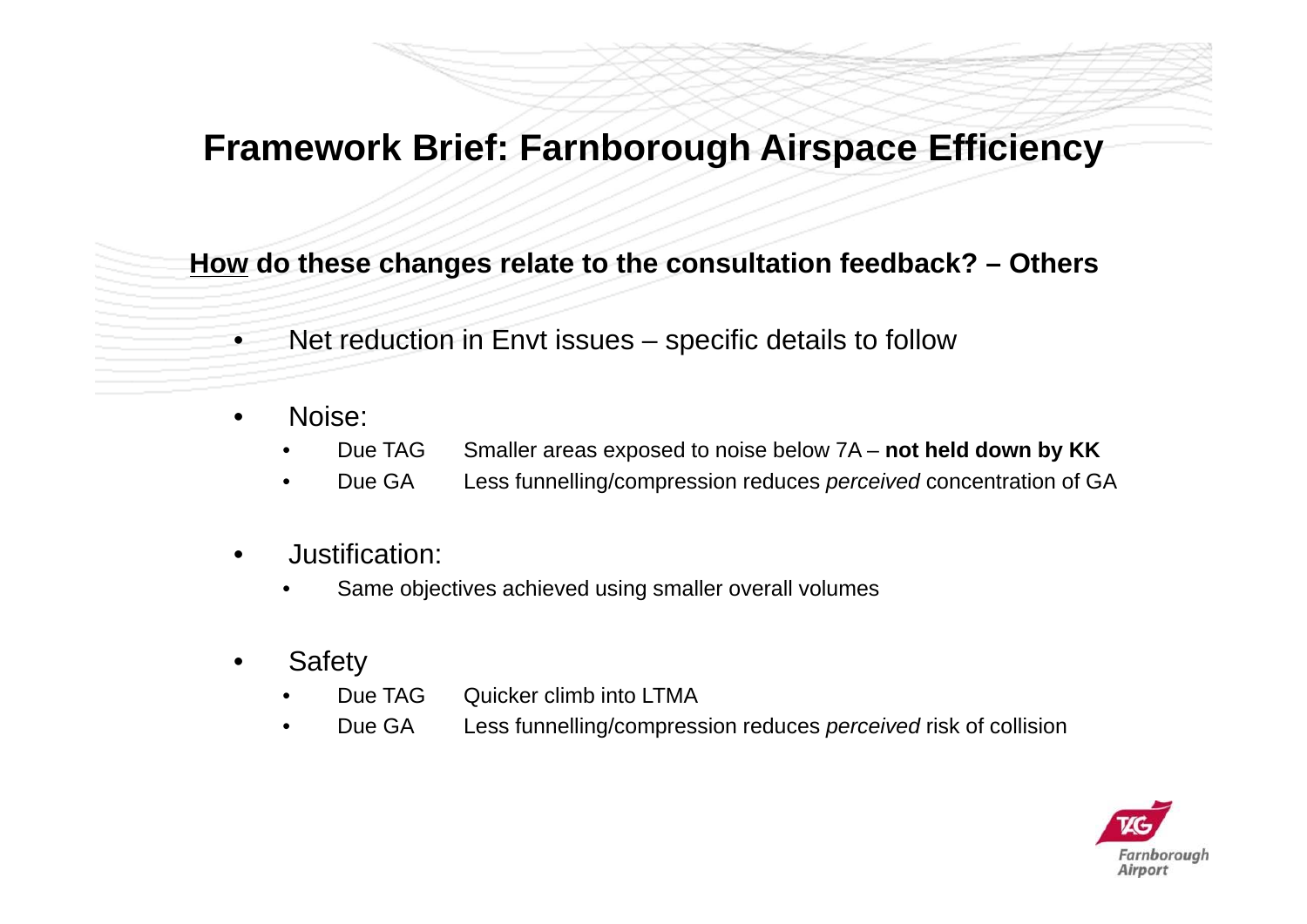**Consequences of Change – Environmental Impact**

| • Net reduction in people overflown | Up to 7A   | 33,300 |
|-------------------------------------|------------|--------|
|                                     | Up to $4A$ | 26,300 |
|                                     | 4A-7A      | 7,000  |

- • No unexpected environmental impacts were revealed that required specific action – all were along the lines "do not fly over my house"
- • Best attempt made to reduce overflight of populated areas whilst remaining operationally viable – recent revision of 24 SID
- • (SARG envt specialist) – from his seat there are 2 points to make:
	- • 1. Environmental benefit of revised system-design seems clear (reduced popn vs current ops, and vs original design as consulted)
	- •2. Has CAP725 process been complied with?

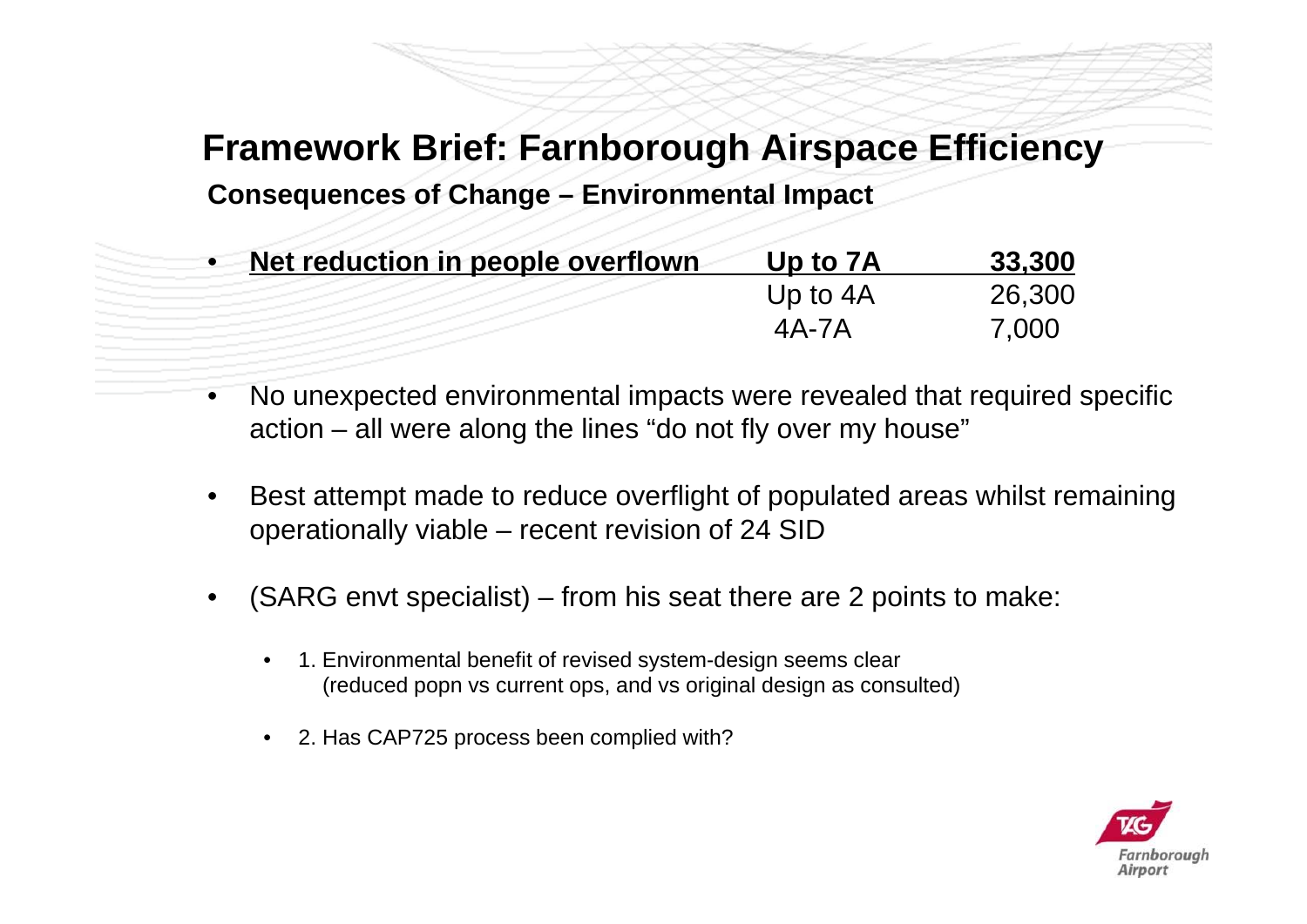## **Consequences of Change – Alton impacts Framework Brief: Farnborough Airspace Efficiency**

- • Original consultation did cover Alton vicinity in Part B using language "may be within this area at any altitude", but…
	- •…Alton was not covered in the original swathe
- •*Alton would still not get direct overflight (24 SID always south of A31 road)*
- •New swathe impact on vicinity of Alton - increased altitude (min 5A prob nearer 6A)

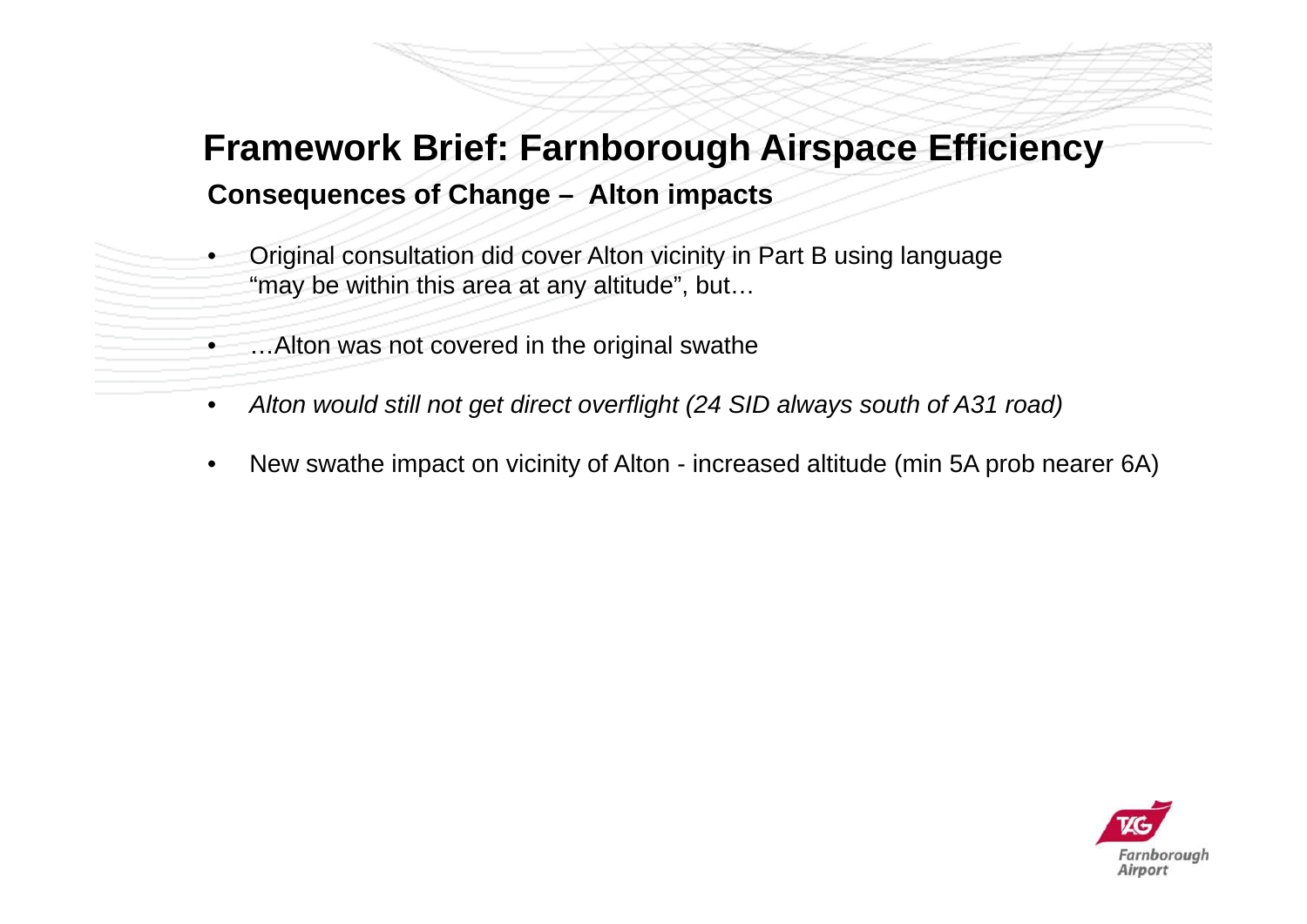## **Framework Brief: Farnborough Airspace Efficiency Consequences of Change – Alton CAP725 compliance?**

- • Received & analysed 170+ responses from vicinity, including Alton's local authority East Hants DC (ref SARG meeting)
- • EHDC mentioned massive increase in impacts on East Hants, including towns of Alton, Bordon, Whitehill, Lindford, Petersfield and Liphook, and also South Downs National Park
- • New SIDs **avoid** these towns **except Alton**, and keeps flights further from South Downs for longer before turning, allowing 1-2,000ft additional climb (reducing impact)
- • Arrivals remain unchanged due requirement to avoid KK traffic – *may* be able to remain slightly higher for slightly longer, but not significant
- • Consultation is about attaining or confirming views and opinions about the impact of a particular Airspace Change Proposal (CAP725 Stage 3 page 7 para 14)
- • **Have we done this?** Responses received, analysed, decisions made, revised impacts analysed



•**What new info** would be revealed by additional wide public consultation?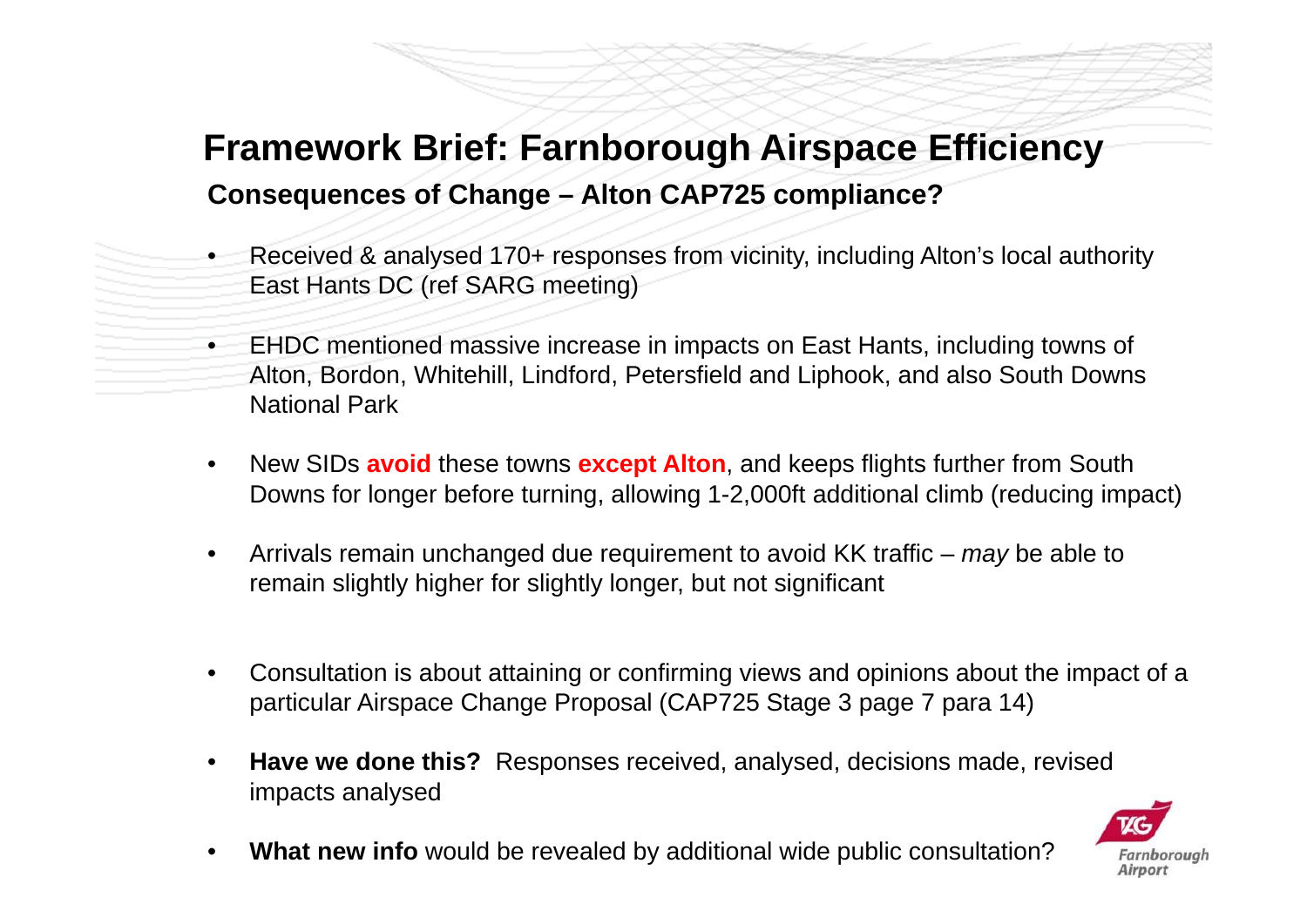#### **Consequences of Change – Discussion Points**

- •Re-engagement strategy (see next)
- • Assumption that a wide & public re-consultation is unnecessary for continued compliance with CAP725?
- •Agreement of LOAs – what if?

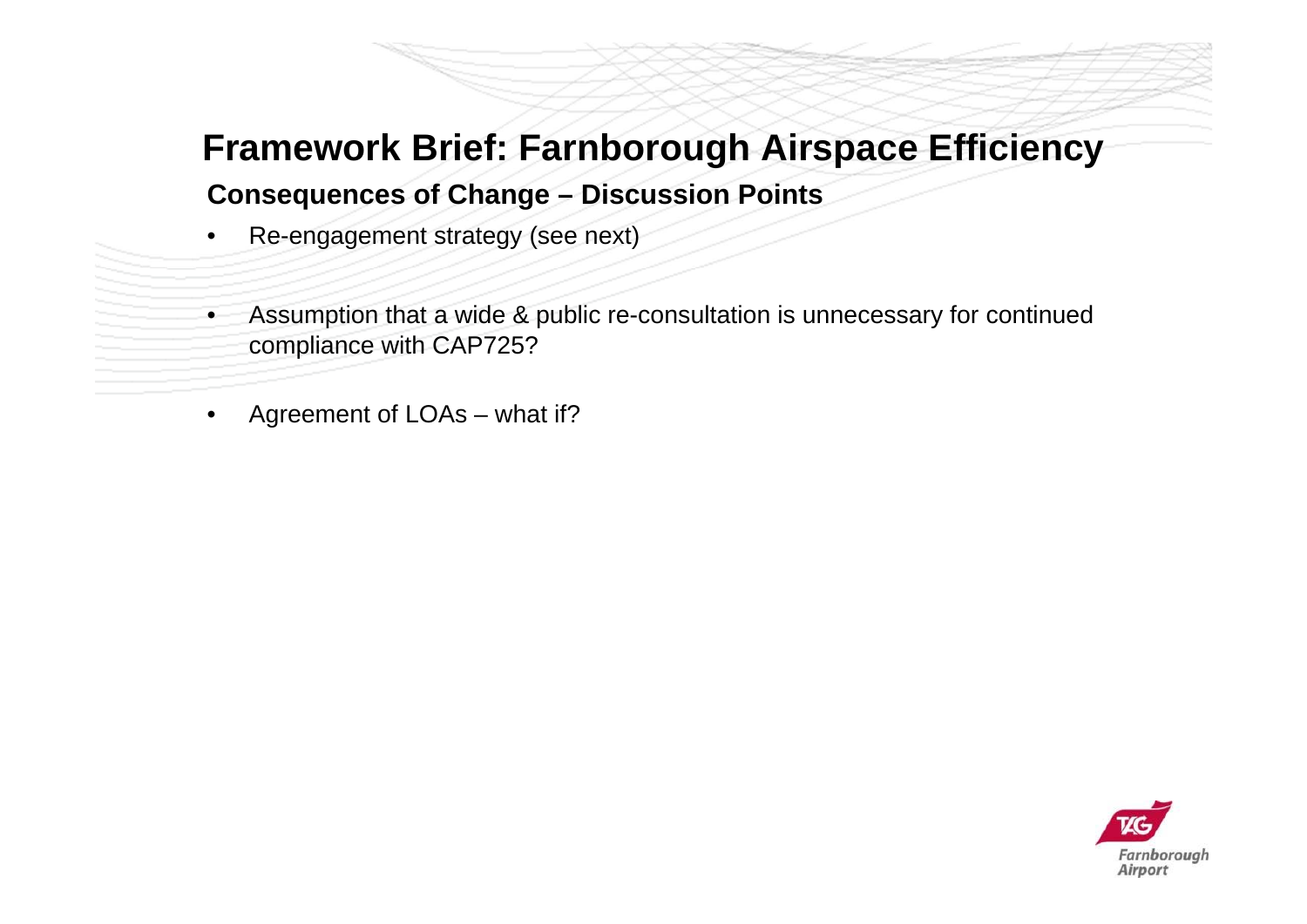### **Engagement strategy**:

#### **Aviation**

- •RAF Odiham and MoD
- •GA groups from NATMAC (e.g. BGA, LAA etc)
- • Local GA groups
	- •Lasham & Parham for gliders
	- •Blackbushe, Fairoaks, Goodwood for powered GA

### **Local authority**

•East Hants District Council

#### **Write and publish Feedback Report Part B – Q1 2015**

- Including final comments from engaged parties (listed above)
- Illustrating revised CAS/SIDs and how consultation led to this design

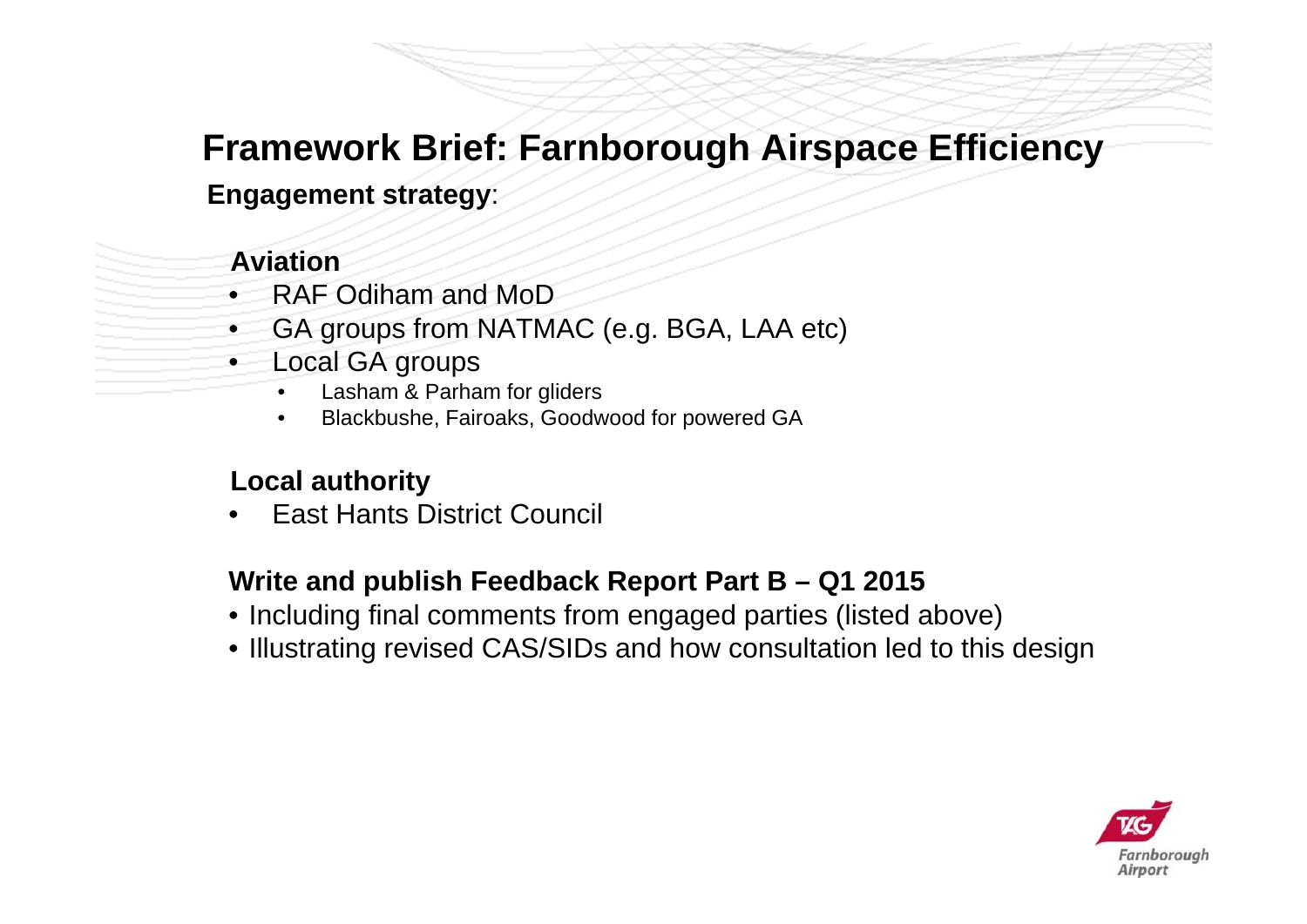## **Achieves the objective Framework Brief: Farnborough Airspace Efficiency**

- • Improved efficiency for TAG flights with lowest possible impact on GA/gliders, reduced noise impact overall (population)
- • Local community and GA are the two highest priorities for TAG – own a/c fuel use is lower priority
- • Uncertainty re new fuel use for TAG deps: longer FPL SID Vs quicker climb Vs tactical shortcuts above 7A
- • TAG arrivals from SE/SW *may* stay slightly higher slightly longer than previous consultation – unlikely to be significant improvement, no intent to recalculate (arrivals from North no change)